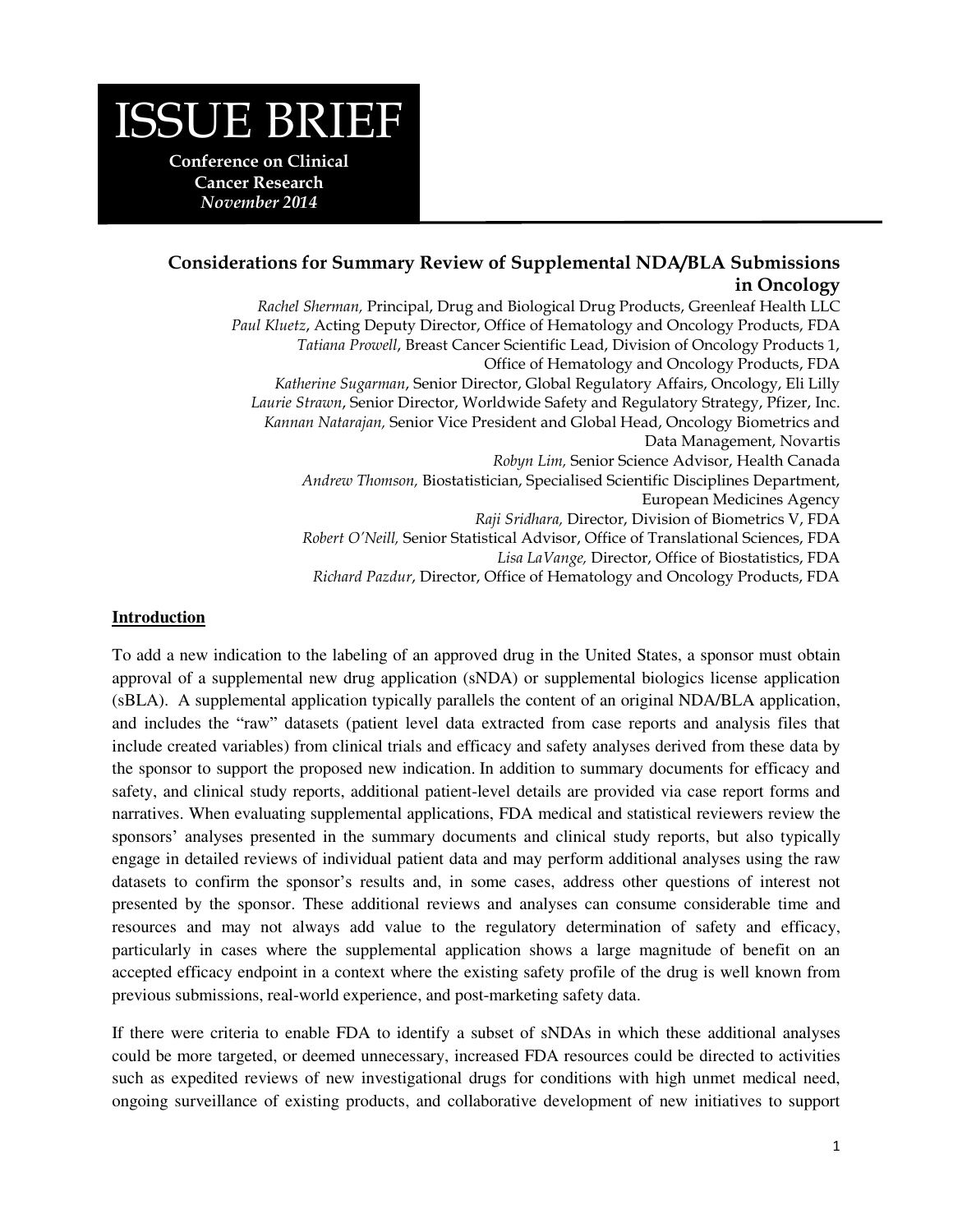innovative drug development. More efficient use of resources could also potentially shorten sNDA review periods, which may encourage more submissions of supplemental applications for new indications, thereby providing patients, providers and payers with optimal information about the use of a drug. Considering these potential advantages, we will explore the concept of a "summary review" in which FDA focuses their review on the submitted clinical study report and sponsor analyses for qualifying efficacy supplements where regulatory uncertainty about data quality and efficacy is low in the setting of an approved product with robust existing safety database. Similar review approaches are used by other global regulatory authorities, including the European Medicines Agency and Health Canada, to support new and supplemental applications, although these agencies may delve deeper into the raw data when necessary and may place weight on the fact that full datasets are often reviewed by the FDA.

Initially, this program would be limited to particularly straightforward supplemental applications (Table 1) -- those in which there is clear evidence of drug efficacy based on an established endpoint and a large, existing safety database in reasonably comparable patient populations. This type of review would not be appropriate for applications where a more in depth review would be necessary including accelerated approvals or their post-marketing confirmatory trials, applications based on novel endpoints, or indications in neo-adjuvant or prevention settings. High assurance in the fidelity and comprehensiveness of the derived data, based on the quality of previous submissions, would also be a consideration for qualification.

Currently, FDA statistical reviewers conduct validation checks of submitted datasets to ensure the integrity of the analysis files from which the efficacy and safety results reported by the sponsor were generated. These checks focus on file construction and variable creation, with emphasis on the key efficacy and safety outcome variables. Additional checks may be performed to look for data quality issues and, in the extreme case, fraudulent data. In addition to these data validation analyses, FDA statistical and medical reviewers typically conduct data analyses to (i) replicate the sponsor's primary and key secondary findings and investigate the robustness of those findings, and (ii) explore other questions of interest possibly not explored by the sponsor as part of the submission, e.g., to investigate other safety events or estimate benefit and risk for other subgroups. This practice of FDA's conducting data validation checks and additional data analyses require the sponsor to submit datasets. Of interest here is whether these analyses are necessary for all supplemental applications, or whether they can be replaced in some cases with some combination of data and analysis file audits and analyses requested by the FDA for the sponsor to conduct as part of their review. For this to be a viable approach, we must explore whether any risk to patient outcomes may be introduced by eliminating, reducing, or modifying the current U.S. regulatory practice of routinely reviewing the raw data for drugs with already well-defined safety and efficacy in other disease settings and develop strategies to manage foreseeable risk.

## **Re-analysis of sNDA raw data does not significantly alter the interpretation of a drug's safety profile**

To investigate the potential impact of the proposed approach on the quality of regulatory decisions, this working group performed the following: 1) evaluated the US labels (United States product inserts; USPIs) for Afinitor, Sutent, Gemzar, and Alimta to determine how safety labeling changed over time as new indications were added; 2) compared USPIs for these same agents to EU labels (summary of product characteristics; SmPCs) and Canadian labels (product monographs; PMs) to determine if the different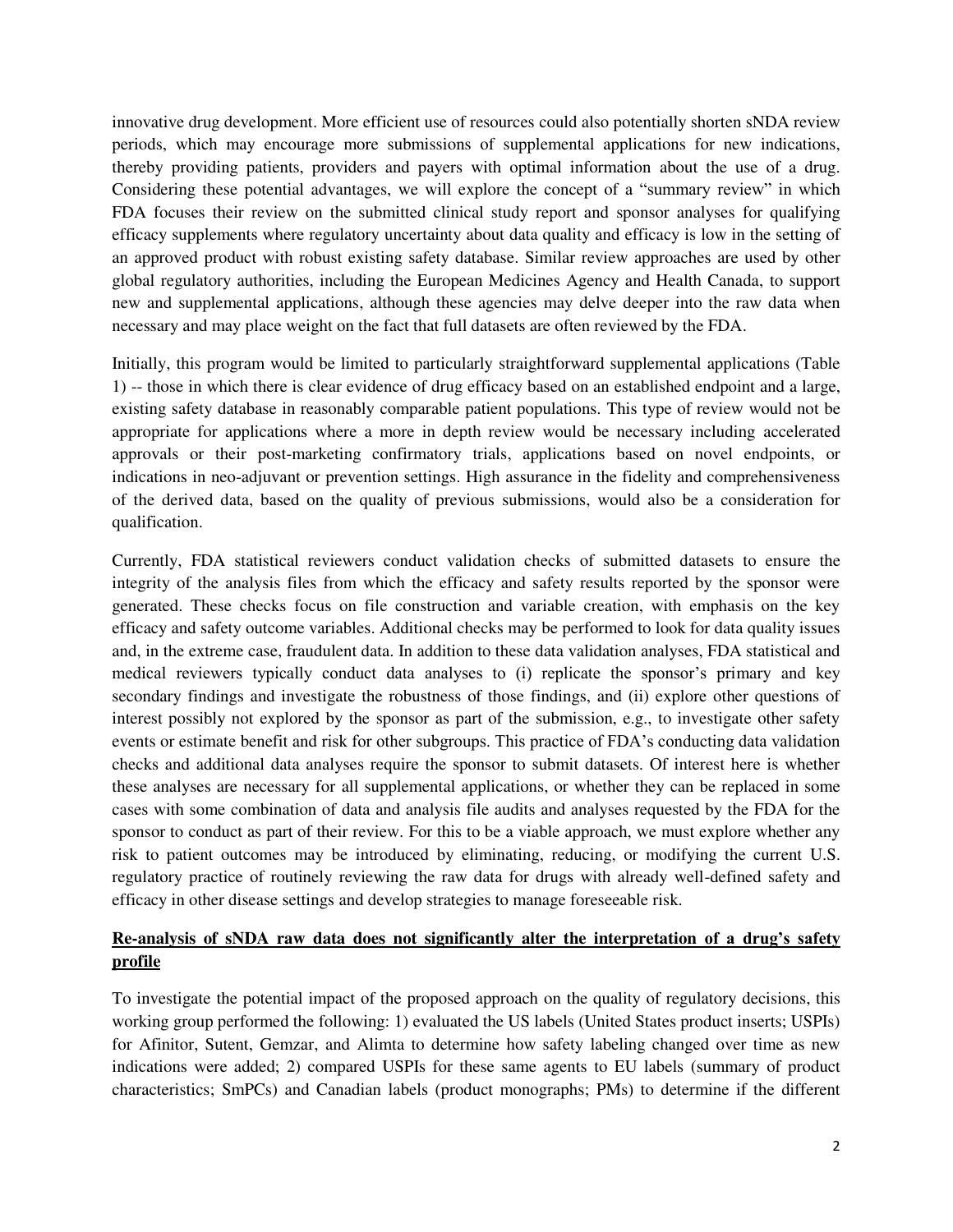approach to review of supplemental applications resulted in significant differences in safety findings. These drugs were chosen because each has been on the market for several years and each has received approval in a variety of different disease settings: Afinitor was initially approved in 2009 for treatment of renal cell carcinoma (RCC) and subsequently received traditional approval for treatment of hormone receptor-positive breast cancer (HR+ BC) and pancreatic neuroendocrine tumors (PNET); Sutent was initially approved in 2006 for treatment of both gastrointestinal stromal tumors (GIST) and RCC, and was later approved for PNET; Gemzar was initially approved in 1996 and is indicated for treatment of breast cancer, ovarian cancer, non-small cell lung cancer (NSCLC), and pancreatic cancer; Alimta was initially approved in 2004 for treatment of mesothelioma and subsequently received approval for treatment of metastatic nonsquamous NSCLC.

These evaluations found that review of full datasets for each new indication resulted in no significant change to the existing safety profiles described in US labels. Similarly, they did not find significant differences between US, EU, and Canadian labels despite the differences in review approaches. Most differences in adverse event (AE) labeling between the different agencies could be attributed to slight differences in interpretation or labeling requirements, rather than access to data or lack thereof. One exception was Sutent, for which the SmPC included a more extensive list of AEs than the USPI, mainly because the EMA expected all AEs be reported regardless of frequency. Some rare, serious AEs were added to US labels over time as a result of post-marketing surveillance rather than clinical trials, and thus these differences were not attributed to the submission and review of raw datasets. In some cases, revisions to AEs reported in USPIs could be attributed to disease-specific safety issues. For example, the analysis of the Afinitor label over time found no new AE terms that appeared for a specific indication, or emerged over time based on sNDA application; however it did find some AEs in which the incidence was more in one indication than the other and could be attributed to that indication. For example, although incidence of diarrhea for all indications was the second most common GI disorder, it was considerably higher in PNET than the other two indications, likely due to more GI involvement in PNET disease. The results of these analyses are consistent with a recent publication which analyzed the reasons for which some drugs fail to achieve FDA approval and found only 2 examples out of 151 applications which failed to receive approval upon first submission where missing data were responsible for this failure.<sup>1</sup>

#### **Proposed components of a "Summary Review" program**

 $\overline{a}$ 

The concept of a "Summary Review" is to leverage existing knowledge of a drug's efficacy and safety to increase the efficiency of the sNDA review by focusing the clinical and statistical review on the clinical study report rather than in-depth analyses of submitted datasets. Table 2 outlines a proposal for a potential pilot "summary review" program. Sponsors and the FDA would determine at the pre-sNDA meeting whether a particular submission is eligible for "summary review" and, if so, exactly what would be submitted to and reviewed by FDA. For quality control purposes, sponsors may need to submit a random sample of patient-level case report data, narratives and/or analysis files according to a validation plan developed by FDA reviewers and requested of the sponsor following their preliminary review of the

<sup>1</sup> Sacks LV, Shamsuddin HH, Yasinskaya YI, Bouri K, Lanthier ML, Sherman RE. *Scientific and regulatory reasons for delay and denial of FDA approval of initial applications for new drugs*, 2000-2012. Journal of the American Medical Association. 2014;311(4):378-84. Epub 2014/01/23.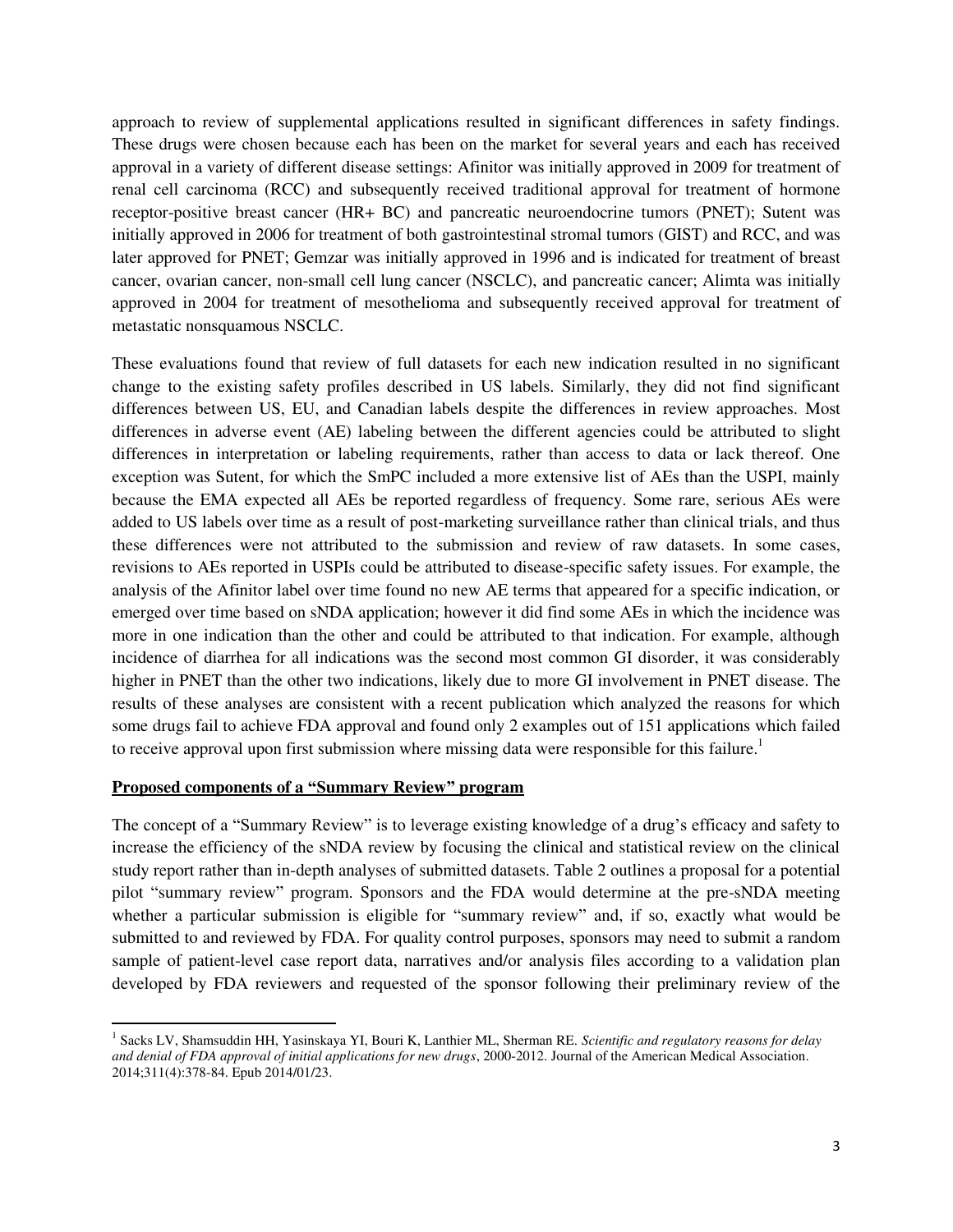summary reports. Sponsors would also have to be prepared to provide additional data and analyses if needed to prevent any potential delay in the review.

Because it is not yet clear exactly what should be encompassed in a summary review, we propose that this program utilize a phased approach. In the pilot phase, the FDA would work with participating companies which would submit only the clinical study reports and analysis files, but hold the raw data elements (patient level data extracted from the case report forms) at the ready, to be submitted if needed. This approach would enable reviewers to assess whether there are data elements beyond the clinical study reports and analysis files that are routinely needed and also to determine how efficiently reviewers can obtain what they need through information requests. FDA reviewers would then report on what would constitute the essential data elements for a summary review in these cases, as well as those elements that are not necessary. The program would then transition to a system where only the clinical study reports are submitted. It may be that a random sample of patients, raw data items, and derived variables to support a QA/QC audit of the database would be integrated in the submission. As a future step in piloting this summary review approach, further streamlining of the submission such as removing the requirement to submit case report forms or patient narratives, could be considered, as appropriate.

It is envisioned that this program could be complimentary to ongoing efforts to streamline the actual data collection for supplemental applications. As an outgrowth of the 2008 and 2009 Conferences on Clinical Cancer Research co-hosted by Friends of Cancer Research and the Brookings Institution, ASCO and FDA working groups have been developing recommendations to streamline the collection of adverse event and toxicity data for supplemental applications.<sup>2</sup> These efforts led to the 2012 release of an FDA Draft Guidance for Industry, *Determining the Extent of Safety Data Collection Needed in Late Stage Premarket and Postapproval Clinical Investigations*, describing appropriate circumstances for targeted safety data collection, safety data that could be abbreviated or not collected in these circumstances as well as data that should always be collected.<sup>3</sup> For example, this guidance describes non-serious adverse events that are not associated with drug discontinuation as a data element that should be well-characterized for drugs which have already received approval for prior indications and therefore, collection of these adverse events in additional indications would add little to the understanding of the drug's safety profile.

### **Conclusion**

l

This program is intended to help ensure that all resources devoted to the development of oncology products, be they federal or private, contribute meaningfully to the well-being of patients, and at the same time maintain the integrity and quality of the regulatory review process and decision-making. The proposal described here, and parallel efforts to streamline safety data collection, recognize that when sponsors and the FDA already have significant understanding about a drug, more targeted data collection and less comprehensive submissions may suffice. The time and resources currently spent collecting, preparing for submission, and reviewing data that do not contribute to the quality of the submission or the regulatory review and decision, could be better spent on projects with tangible benefit for patients. This

<sup>2</sup> Abrams J, Erwin R, Fyfe G, Schilsky RL. *Data submission standards and evidence requirements*. The oncologist. 2010;15(5):488-91. Epub 2010/05/22. 3 FDA*. Guidance for Industry: Determining the Extent of Safety Data Collection Needed in Late Stage Premarket and* 

*Postapproval Clinical Investigations.* 2012; Available from:

http://www.fda.gov/downloads/Drugs/GuidanceComplianceRegulatoryInformation/Guidances/UCM291158.pdf.